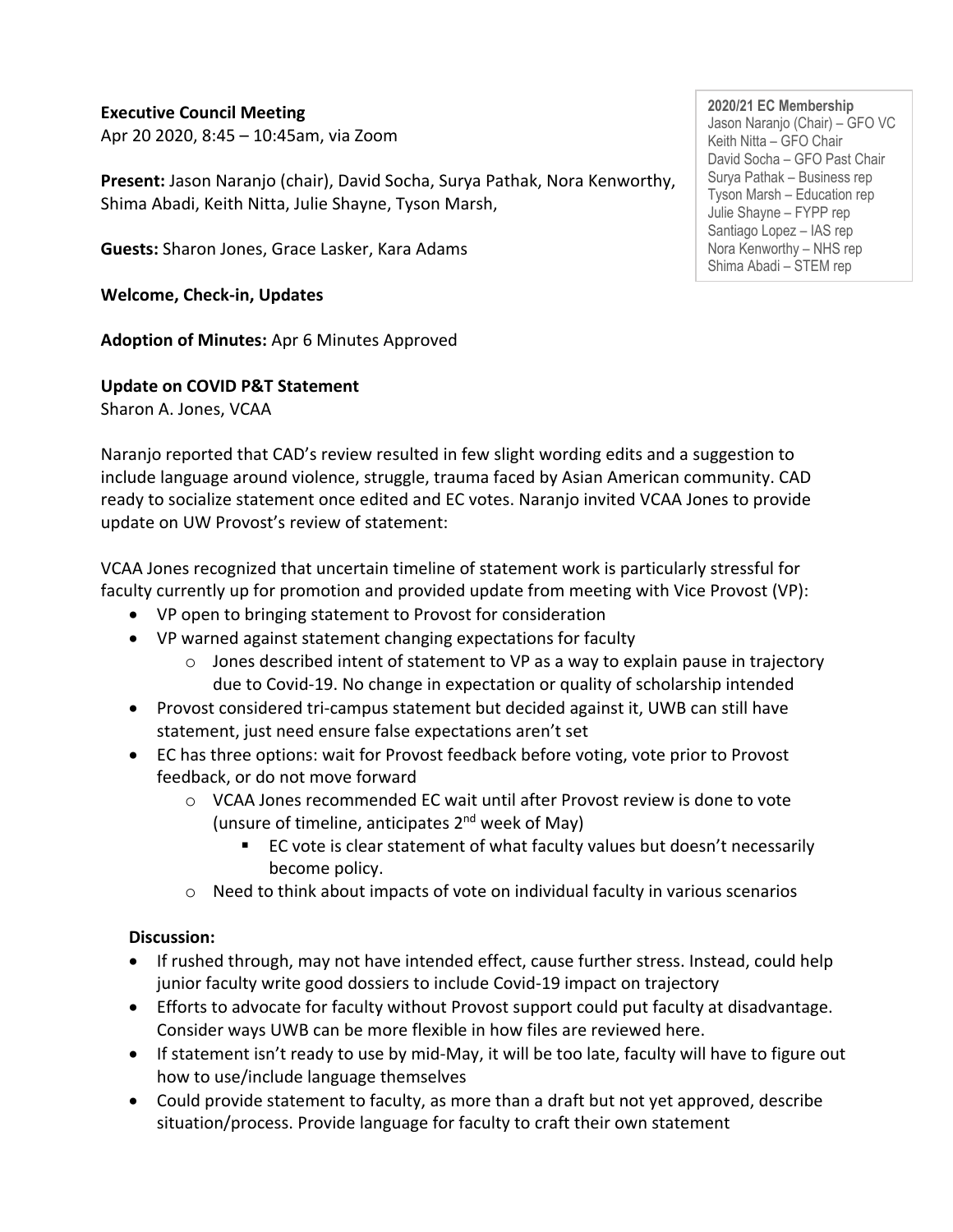- Statement is ready and does not change standards. EC should vote. Would alleviate burden on individual faculty, it is supported from schools up to VCAA. Provost is meant to use UWB standards when approving UWB files, this is another element.
	- o Have been cases when Provost did not respect/recognize UWB criteria for P&T, even when cases were supported all the way up to the Provost's office.
- EC needs to vote now and decide if the statement will start being used this year or next year and communicate that to campus. Shouldn't leave it hanging.
- Statement amplifies voice and values of UWB faculty. In order to not leave faculty hanging, could VCAA ask Provost to review statement sooner?
	- $\circ$  VP and Provost aware of UWB governance full support of statement and are aware of time sensitivity. VCAA cannot ask for Provost to prioritize but will check in at the end of May for status update.
- Once approved, statement will be listed in Interfolio right away as an optional document for every file moving forward, providing the language for all candidates.
- What happens if EC approves statement and Provost decides that it *does* change expectations?
	- $\circ$  Need to consider implications on individual faculty of Provost seeing a statement that they believe changes expectations. Important to state values but also important to understand impact on individual faculty.
	- $\circ$  Good for individual faculty to know there is solidarity about the impacts of Covid-19, faculty shouldn't have to figure out how to articulate that on their own
	- $\circ$  If message is, "You can do this, but it is risky.", then those most impacted, who need the statement the most, will be ones left stressing over if it's worth the risk
- Statement intended to effect multiple cycles, may not work well this year. Might be good idea to wait for Provost feedback.
- Faculty who have experienced most serious hardships did not know this statement was coming and may have opted to not go up. Waiting for stronger and more supported document may help more in future.
- Impacts of Covid-19 will be forgotten whereas it will be salient to reviewers this year. Waiting to ensure statement is strong/supported may make it more effective.
- Files go to review in June (June 14 STEM, June 4 for other schools)

Naranjo summarized that UWB needs to support colleagues in current cycle and that institutional alignment is also important. Will give Provost more time to review but if EC doesn't have feedback by May 4, EC action will be required. Due to time sensitivity and desire for transparency, EC chair will draft brief process/timeline statement, circulate to council for review and then provide to Deans and EFCs to distribute broadly. VCAA will distribute to P&T candidates.

# **School of Nursing & Health Studies – Planning Notice of Intent (PNOI) on MS in Community Health and Social Justice.**

Dr. Grace Lasker, SNHS

Lasker provided history and context for PNOI:

• Conversations began 4 years ago around creating masters in health studies.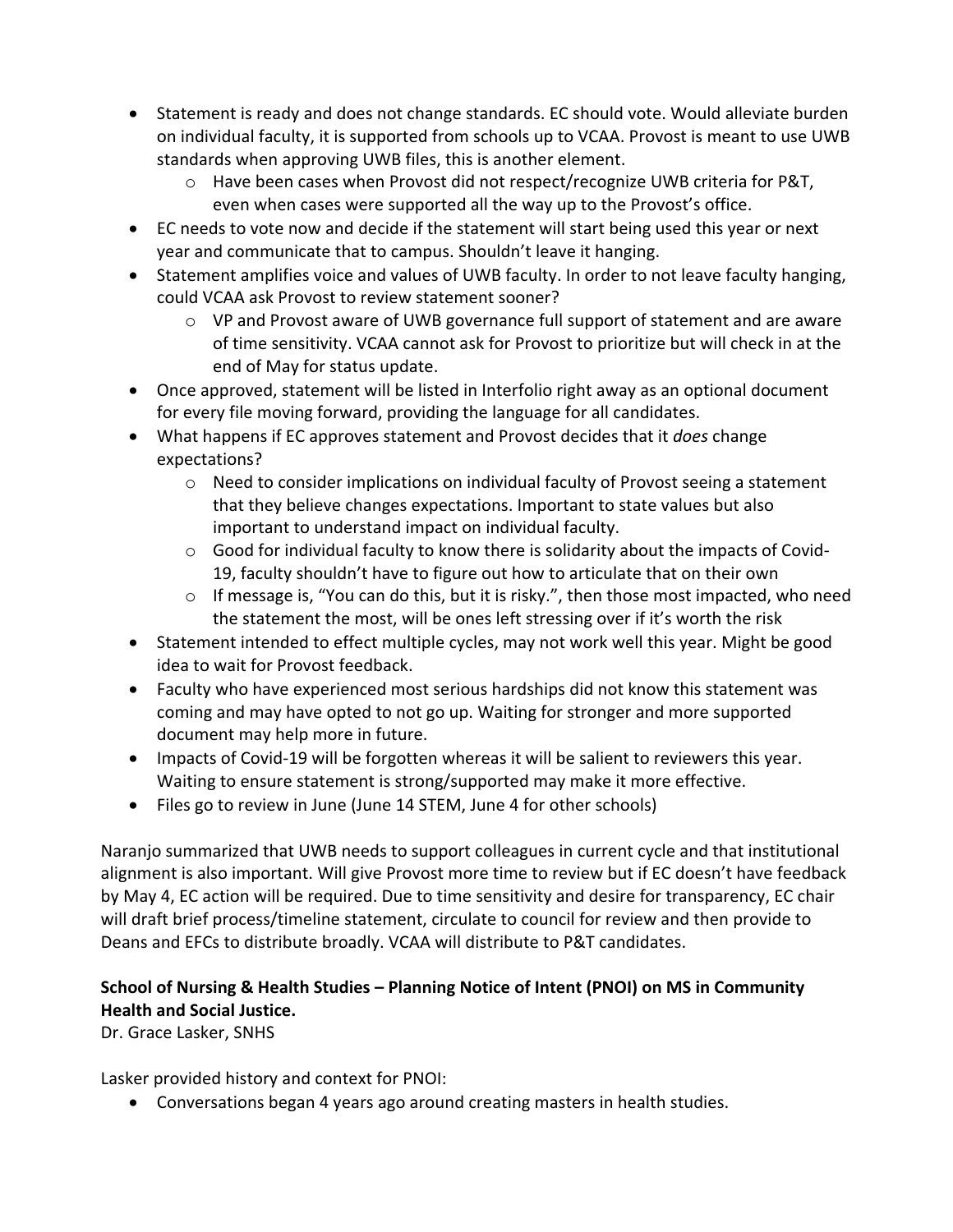- Innovation funding allowed deep dig, ensuring stake holders were engaged and best interests of students, community partners, faculty, staff, UWB campus were considered.
- Since Summer 2020, Masters Working Group consistently worked on conceptualizing: engaged multiple boards, conducted student surveys, focus groups, engaged faculty at allschool level.
- PNOI doesn't contain all details but is outline set by Graduate School.

Lasker opened discussion to EC, requesting feedback on PNOI with hope of moving from UWB to a tri-campus review and, eventually, a full proposal:

## **Discussion:**

- How does enrollment cap fit into this?
	- $\circ$  SNHS completed growth plan and is working with enrollment and other campus offices to ensure appropriate review and approvals are done.
	- o SNHS anticipates many students will move from UWB undergrad programs into this master's program. Fast and large growth not anticipated.
	- o Enrollment cap different situation for graduate programs.
	- o Full proposal will have more robust dialogue on this
- Will classes be offered in evenings or during the day?
	- $\circ$  SNHS will be engaging students to determine that. Likely be hybrid, in order to accommodate working students and mirror model of nursing Master's program.
- What are community engaged aspects?
	- o Engaging community is part of the SNHS mission statement. Plan to have framework throughout entire program for community-engaged work.

**MOTION by Marsh:** Move to approve School of Nursing & Health Studies Planning Notice of Intent (PNOI) on MS in Community Health and Social Justice.

#### **Seconded and passed.**

#### **Class C Resolution Regarding Community-Engaged Scholarship**

Kara Adams, Director of Community Engagement

Adams presented draft of Class C legislature on community-engaged scholarship from Faculty Council on Research and requested general feedback from EC.

#### **Discussion:**

- Faculty Senate should be made aware that UWB is asking schools to do something similar to that described in first section of Be it Resolved…"Include a review of promotion and tenure criteria for recognition of community-engaged scholarship…"
- What are next steps for changing the code?
- In last line of second answer in FAQs, suggest including "ways of knowing"
- Suggest a statement in second section of Be it Resolved that encourages individual campuses to do as the item suggests: "Ensure that all departments, units, and schools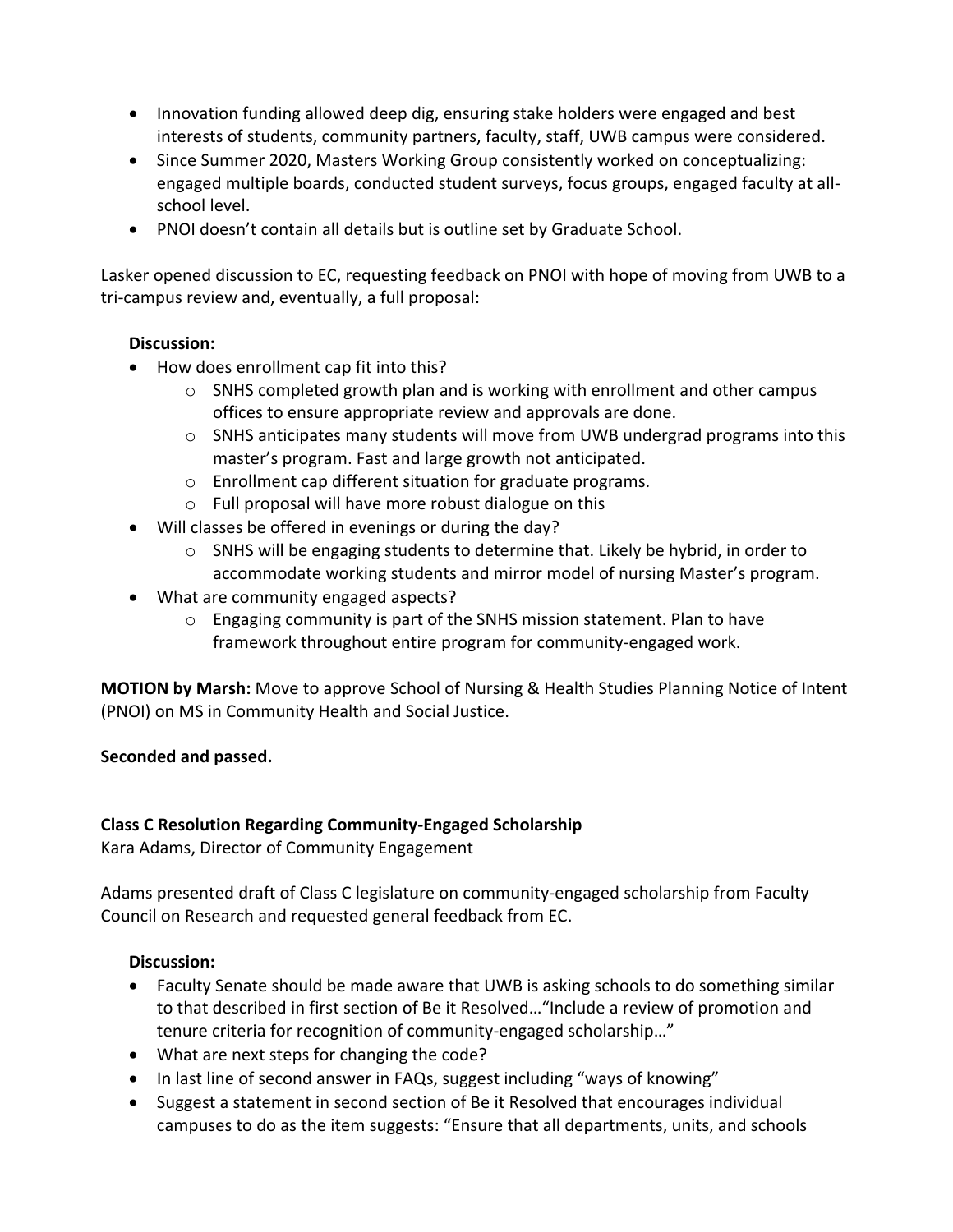intentionally "onboard" new faculty with the goal of introducing policies and rubrics related to community-engaged scholarship and other relevant expectations for promotion and tenure."

- Is this claiming that service activity is a form of research? That may detract.
- It can take a long time to form community relationships with visible impact for years.
	- $\circ$  Suggest being more explicit with amount of time it takes to do this type of work.
- Important that processes and intermediate products are documented for those doing the work and those reviewing it.
- Why only look at models and practices within the U.S.?
- Need to be thoughtful about how expanded definitions of scholarship may impact hiring. To honor and value scholarship, need to hire those already doing this work.
- Does this remove or effect the process of creating definition of community-engaged scholarship?
	- o No, definitional work is around community-engaged learning courses, more around pedagogy and is student-facing, whereas this is faculty-facing and broad.
- Second FAQ answer needs to include ways of knowing that don't require words, embodied knowledge.

Adams will provide EC feedback to Faculty Council on Research and stated that the promoting inclusive scholarship work done at UWB is informing this tri-campus work. Adams will return to EC on May 4 to give update on definitional work (tri-campus) and designation process work (UWB) and gather feedback. Goal is to have designation process defined by end of Spring.

## **EC GFO Position on Independent study, Capstone Projects, & Micro-teaching**

**Guest:** Sharon A. Jones, VCAA

Naranjo opened discussion to council, asking for feedback on a possible campus policy on faculty compensation for micro-teaching (1-credit courses, capstones, independent study, etc.):

## **Discussion:**

- Micro-teaching is not compensated in SNHS and was flagged for it in 10-year review.
- Historically, in SES, micro-teaching viewed as "part of service" and not compensated. System is in place now but has no robust tracking mechanism. Should be operationalized within schools and be equivalent across schools.
- IAS currently has a point system in place but may be changing soon
- Micro-teaching not compensated in Business. If students are paying for education, faculty should be compensated. Need an underlying system across schools, especially as interdisciplinary work increases. Need to adapt compensation for change.
- Each faculty member tracking their own work is not reasonable or sustainable. Need campus-wide system to track that information. Equivalencies could be made and guidelines created to help faculty not go beyond what is healthy (ex. Faculty keeping student in capstone just to accumulate hours). Reports could go out to Deans EFCs with aggregate numbers.
- Academic credits and faculty compensation need to be done like any other course (student evaluations, Deans are aware, can be used in annual reporting). Need to create